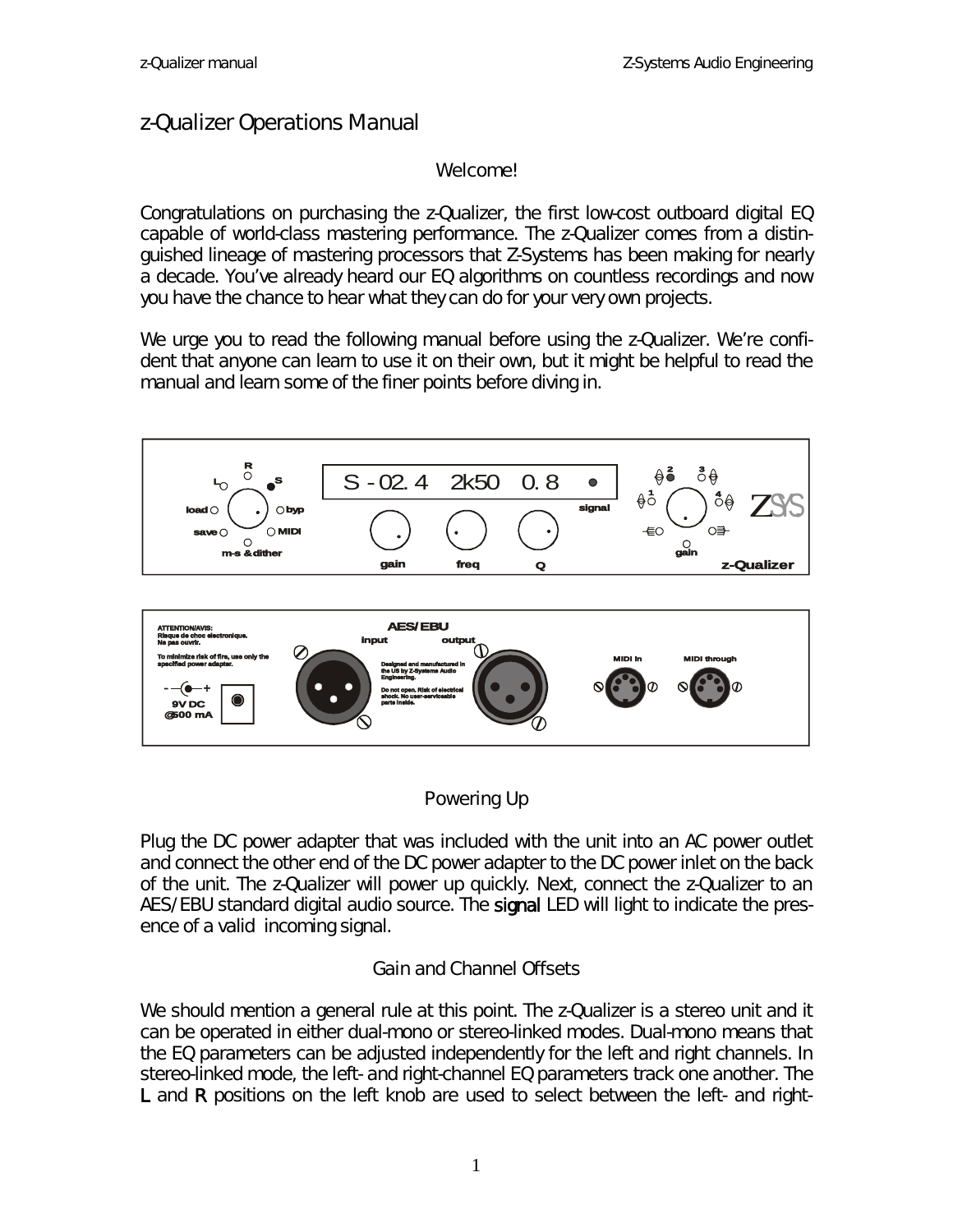channel parameter banks, whereas the S position puts the unit into stereo-linked mode. The left-most edge of the alphanumeric display will always show whether the unit is in L, R, or S mode.

When the unit powers up, the left knob will be set to S, for "stereo" and the right knob will be set to gain as indicated by the respective LEDs surrounding the left and right knobs. In this mode, the only parameters showing in the alphanumeric display will be an S (indicating the z-Qualizer is stereo-linked) and a number above the gain knob indicating, in dBFS, the amount of gain (or attenuation) applied simultaneously to the left and right channels:

# **S +00.0**

Turning the gain knob adjusts the stereo gain. To apply different gains to the left and right channels, rotate the left knob to L, for "left channel." Observe that the alphanumeric display changes to show an L indicating that the z-Qualizer is now in dualmono mode, with the left-channel parameters currently active. Rotating the gain knob changes the left channel gain. The procedure is similar for the right channel. If you turn the left knob back to S, you'll see that the stereo gain is still the same as before. The z-Qualizer is designed so that the left, right, and stereo gains can be different. This allows you to dial in an offset between the left and right gains and then maintain that offset by manipulating only the stereo gain.

### Equalization

The equalization in the z-Qualizer is performed with floating-point arithmetic and uses very special proprietary low-distortion algorithms developed. There are six bands, including two first-order (6 dB per octave) shelves and four parametrics (bell curves).

#### Stereo-linked mode:

Make sure the left knob is in the S position and turn the right knob to the low shelf position (one click counter-clockwise from the gain position). The low shelf LED will light and the alphanumeric display should look like:

# **S +00.0 1K00**

Rotate the gain knob to change the gain of the low frequency shelving equalizer. Rotate the freq knob to change the frequency *below* which the shelving action takes place. This frequency is at the nominal 3 dB point of the curve. The first-order equalizer is extremely gentle and quite natural-sounding.

#### Dual-mono mode:

Rotate the left knob to put the z-Qualizer in left-channel mode. The alphanumeric display now reads: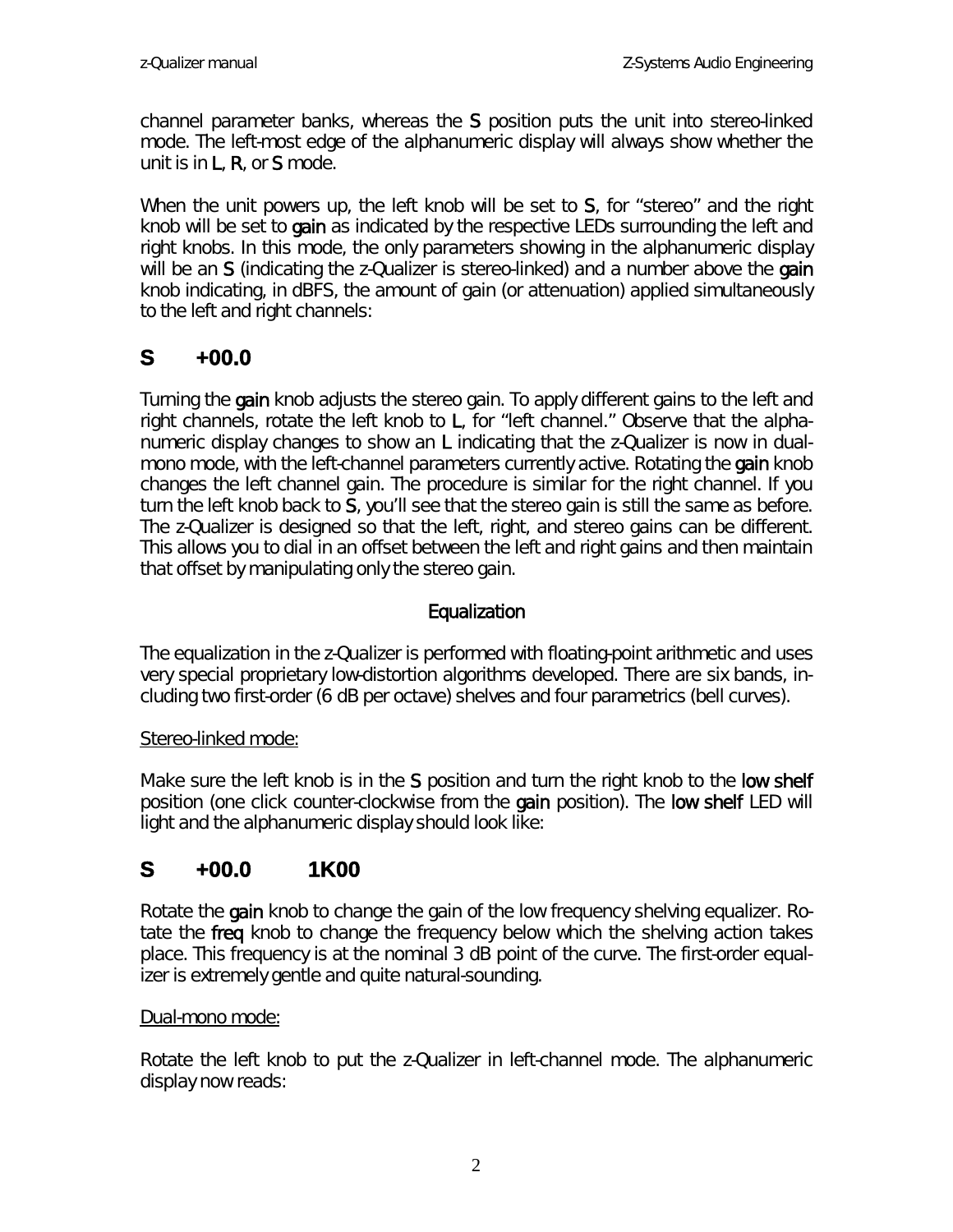# **L +00.0 1K00**

Here you can display and adjust the left channel shelf independently. Similarly, turn the left knob to the R position and adjust the right channel. If you then return to stereo-linked mode, the L and R filters retain their settings until you change a parameter in S mode. For example, if the  $L$  and  $R$  gains are different for the low shelving filter, if you return to stereo-linked mode and adjust the gain, it gets copied to both the L and R filters.

*Important: You will notice that the "L" indicator in the display is blinking. This is to remind you that the z-Qualizer is in dual-mono mode. The same is true for the "R" when you are adjusting the right-channel parameters.*

#### The other bands:

The **high-shelf filter** is accessed by turning the right knob one click clockwise from the gain position, and performs exactly as above for stereo-linked or dual-mono equalization. The freq knob controls the frequency *above* which action occurs.

The four bell-shaped parametrics are numbered as 1, 2, 3, and 4 on the right knob. Turn the right knob to any of these positions and you will see:

# **S -00.0 1K00 0.4**

This indicates, in order, stereo-linked or dual-mono mode, boost/cut, center frequency, and quality factor, or Q. As always, the label is above its corresponding knob, and as above, turning the left knob to  $L$  and  $R$  will allow you to control the left or right channel separately. Q is the inverse of bandwidth. It is the product of center frequency divided by the 3 dB down bandwidth. Thus, a Q of 0.4 produces an extremely wide curve and will be rarely used. A Q of 0.6 or 0.7 corresponds with the bandwidth of a typical midrange EQ in an analog equalizer.

### M/S & Dither

Dither

Turn the left knob to **m-s & dither**, The alphanumeric display will appear as follows:

### **24 un ENC:N DEC:N**

As in all z-Qualizer menus, the labels appear above the knob which affects the parameter. For example, in this menu, you can change the wordlength and dither by rotating the left knob to any of the following: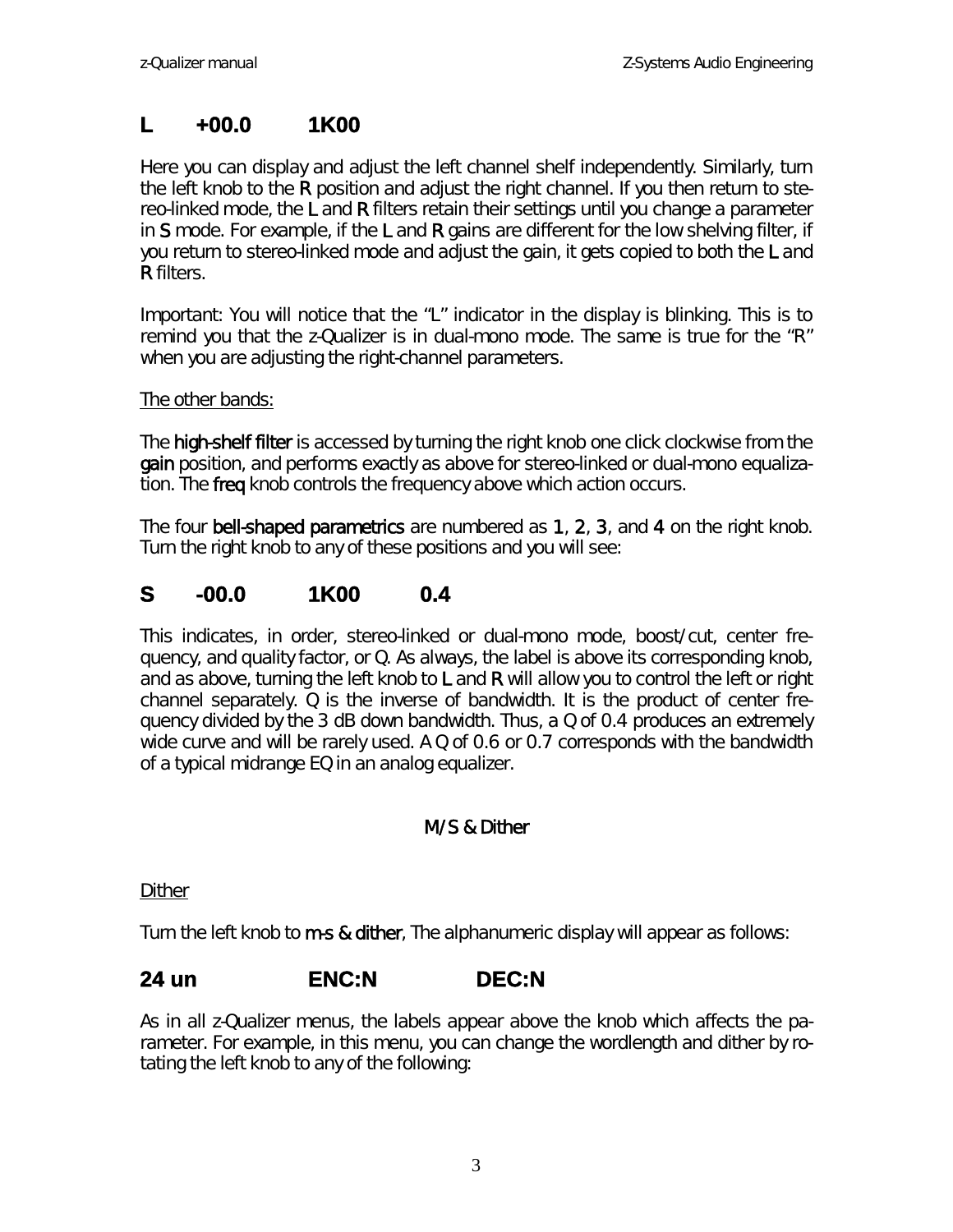**24 un 24 di 20 un 20 di 16 un 16 di 16 p2 16 p3**

The last two POW-r dither options are only available at 44.1 or 48 kHz. The sample rate cannot be altered as the system is always slaved to the incoming rate.

#### Using the dither and wordlength settings

When the z-Qualizer equalizer is feeding additional digital processors, *nearly always set the output wordlength to 24 dith*. This is the maximum wordlength available in AES/EBU and will send the highest resolution signal to the following device. The dither in the z-Qualizer is a carefully-randomized floating point dither which removes quantization distortion. The dither noise level at the 24 dith setting is at approximately -141 dB below full scale, so we doubt you will consider this to be an audible problem! (To put this in perspective, most people consider analog tape hiss below about -80 dB to be inaudible, and the noise floor of the best analog audio console in the world is around -90 to -100 dB below full scale. Microphone preamplifiers can do a bit better, but in the real world, noises add, and the practical full band noise of the quietest typical musical recording is rarely better than about -70 dBFS, excluding fadeouts).

However, the ear can easily hear signal as much as 20 dB or better below the wideband noise level, depending on the frequency and masking. That's why we have to use dither noise: to eliminate low level distortion caused by DSP processing. Without dither noise, the sound of quantization distortion can reduce stereo imaging, and make the sound cold and harsh, something to be avoided in most cases. The **undith**ered menu choices actually truncate the output of the z-Qualizer without concern for quantization distortion.

The other dithered wordlength settings are only to be used if the z-Qualizer is connected **directly** to a following device which truncates the wordlength. For example, use 20 dith if the z-Qualizer is directly connected to a 20 bit ADAT. Use 16 dith or 16 pwr if the z-Qualizer is connected directly to a 16-bit storage medium such as DAT or CDR. A router may be used, but no additional DSP processor should be between the Z Sys and the 16 or 20 bit device.

The only exception to the dither rule: you might choose to select the 24 undithered option if you wish to bypass the z-Qualizer without turning the left knob to the byp position (in an automated session, for example, where one tune passes through flat without any alteration). In this case, select 24 un and make sure that all the gains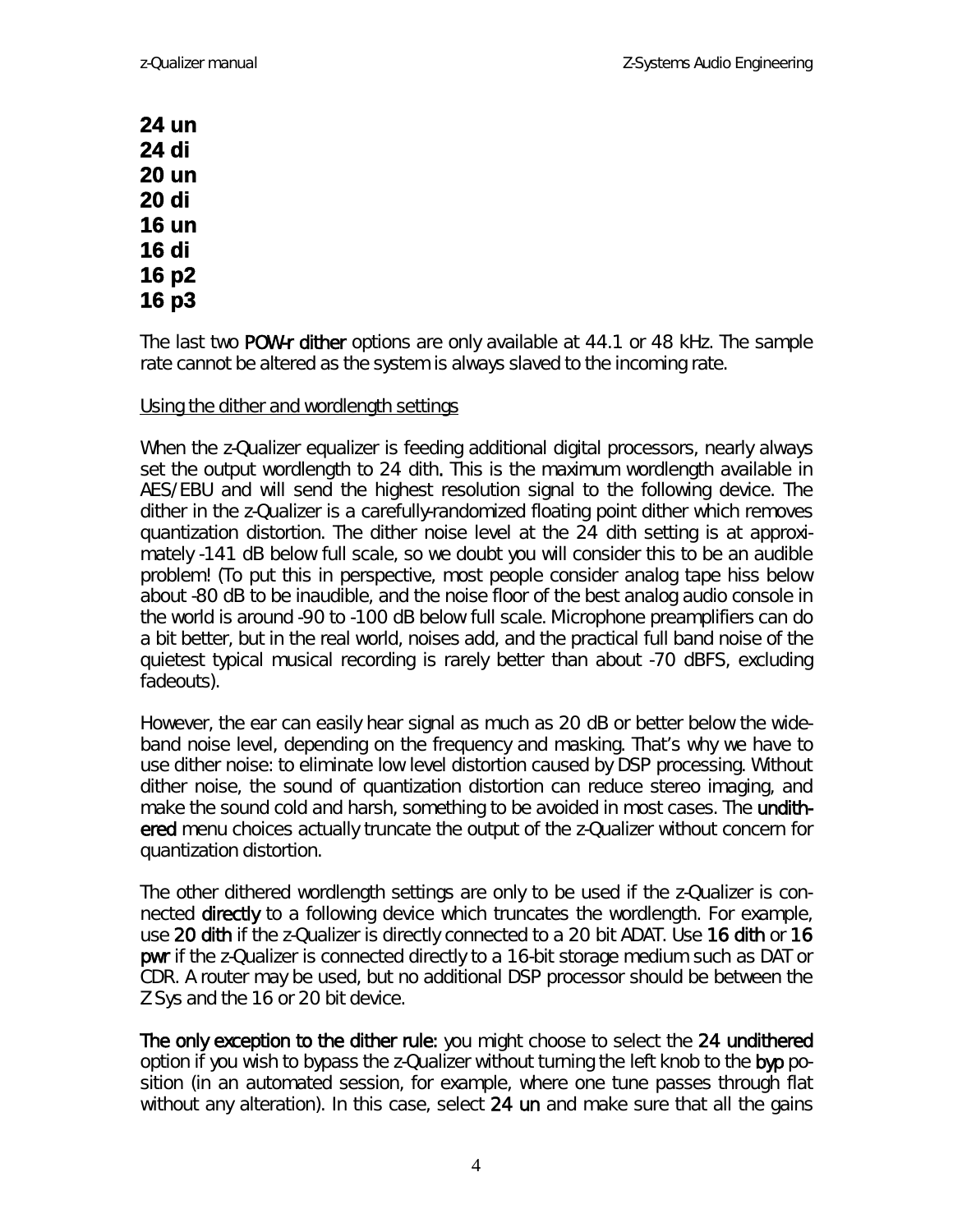and equalizer levels are set to 00.0 dB. In the 24 un setting, with everything neutralized, the z-Qualizer is bit-transparent, (*i.e.*, it will pass all incoming AES/EBU signals without data alteration). In the 20 un (16 un) setting, the z-Qualizer truncates its output to 20 bits (16 bits). These last two settings will rarely be used. Perhaps you wish to cause some serious digital grittiness (assuming you are fond of the authentic sound of early digital audio), or you need to truncate the signal because a preceding device has not done so. Proceed with care when choosing any of the truncation settings; their use is extremely rare.

#### How to use the POW-r Dither

POW-r dither is a psychoacoustically-optimized dither. The two choices in the z-Qualizer are POW-r 2 and POW-r 3, at 16 bits only, idealized for CD and DAT recording. POW-r 3 has the strongest noise-shaping, and yields the highest resolution. We can't hear the effect of this shaping, but if you feel the shaping of **POW-r 3** is too strong for you, then by all means choose POW-r 2. POW-r 2 may yield slightly less depth, space and resolution, but the loss is barely perceptible, and much smaller than with competing noise-shaping processes.

#### MS encode and decode

This versatile feature can be used in several ways. Let's return again to the alphanumeric display:

### **24 un ENC:N DEC:N**

The middle knob changes encode from no to yes, the right hand knob changes MS decode from no to yes. The MS encoder in the z-Qualizer is located in front of the gain, left and right channel adjustments and in front of the stereo equalizers. The MS decoder is located after all processing and before the dither. In the z-Qualizer, the MS encoder is at unity gain, and the decoder drops the gain by exactly 6 dB, which turns out to be perfectly symmetrical---but you don't need to know how the math works to take advantage of MS mode. If the mode is set to ENC:Y DEC:Y and all equalization and gains are set to 0 dB, the system remains perfectly bit transparent, since its MS encoder and decoder are exactly symmetrical, down to the last mathematical bit. You can leave the system in **ENC:Y DEC:Y** mode if you wish and operate it as a stereo equalizer without any concern for losses.

*MS* stands for *Mid-Side*, or *Mono-Stereo*. When in MS Y, Y mode, internally the z-Qualizer becomes an MS-style equalizer instead of a stereo equalizer. However, the input remains stereo and the output remains stereo. It is useful to know that an MS encoder contains the same circuit as a decoder. This means that you can use the encoder to decode and the decoder to encode if you wish. For example, you could feed an MS signal into the z-Qualizer, decode it to stereo, manipulate the left and right balance and eq, and then reencode it to MS for further processing in MS mode. There are about 16 permutations you could think of, so the limit of flexibility is completely up to your imagination!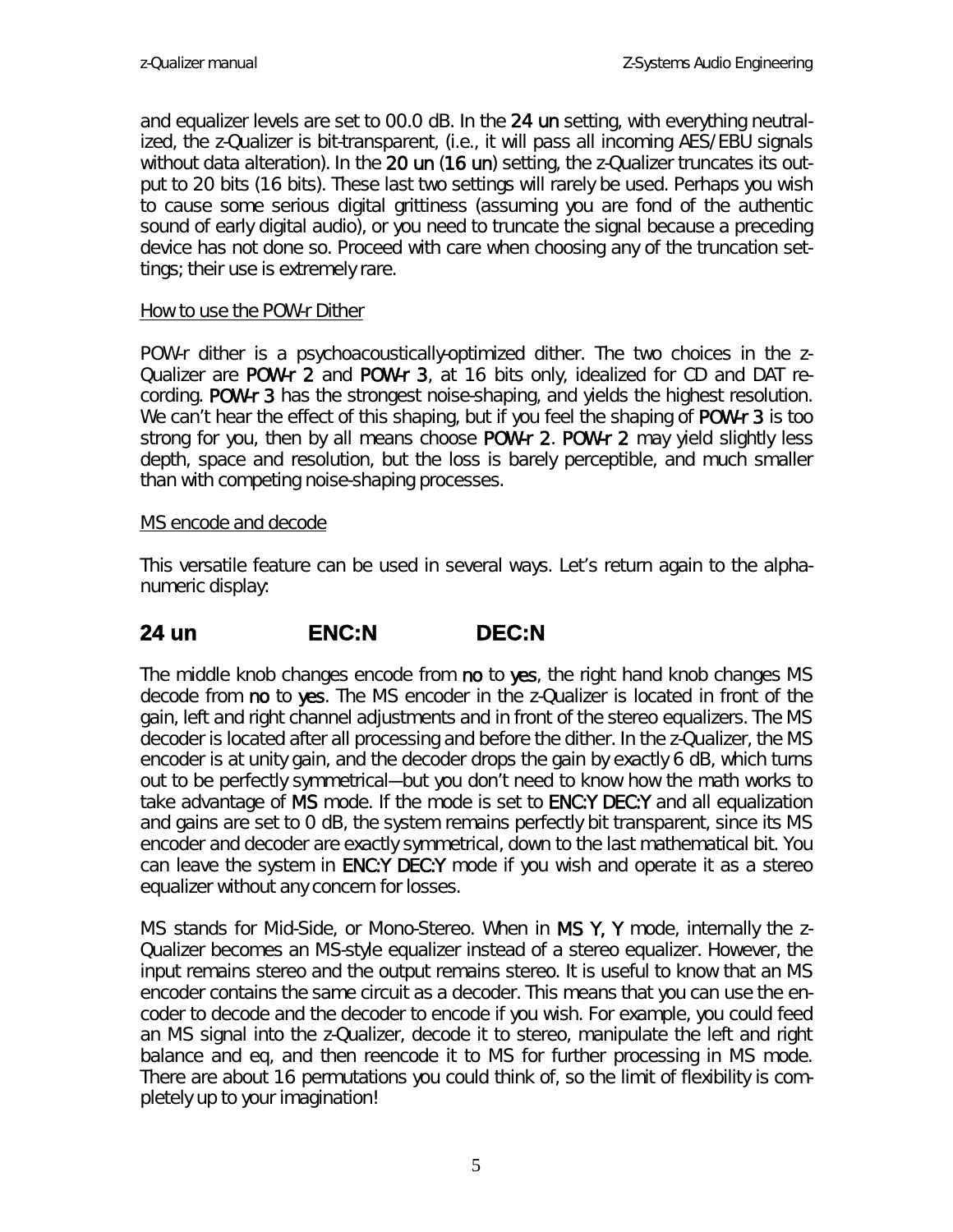#### Taking advantage of M/S

The most common use of MS equalization is to deal with center channel information which needs separate EQ than the sides. If you feed a stereo recording into the z-Qualizer and set the mode to MS Y, Y, the left channel gain control becomes the M gain (or center gain), and the right channel gain control becomes the S gain (or side gain). These controls can manipulate the width of the stereo image, while also reducing the ratio of the mix of center-located instruments to side-located instruments. Try it. Feed in a good stereo recording with a center-located vocalist. Turn the right knob to gain and turn the left knob to L. Turn the gain knob counterclockwise until the L gain is at -95 dB. The vocalist (and all center instruments) should virtually disappear, and you will be left with a widely separated, out of phase mono representation of the instruments and stereo vocal reverb. See what happens if you turn down the R gain instead.

For equalization, you can cheat the frequencies for the M channel up or down separately from the S channel to manipulate the recording in creative ways. All the L labels are interpreted as M and the R labels as S. In  $MS Y$ , Y mode there is no way to adjust full channel balance because the L and R gain controls have become M and S controls, respectively.

The **presets** (see below) remember the M/S state, so, for example, you can work on one tune in MS mode and another in stereo mode.

#### **Presets**

#### Loading Presets

Rotate the **left knob** to the **load** position. The alphanumeric display will look something like this:

# **a=01 load**

Rotate the **gain knob** (which is directly below the  $a=01$  display) to choose the memory number from 00 to 99 from which to load, memory 00 is a factory default, which is set to: *MS N, N; 24 bits; all gains and eqs at 0 dB*. Memories 1 through 99 are user-adjustable. To return the z-Qualizer to flat settings, simply use the following procedure with preset #00.

Let's assume we want to load the contents of memory #34. Rotate the gain knob until the alphanumeric display looks like this:

### **a=34 load**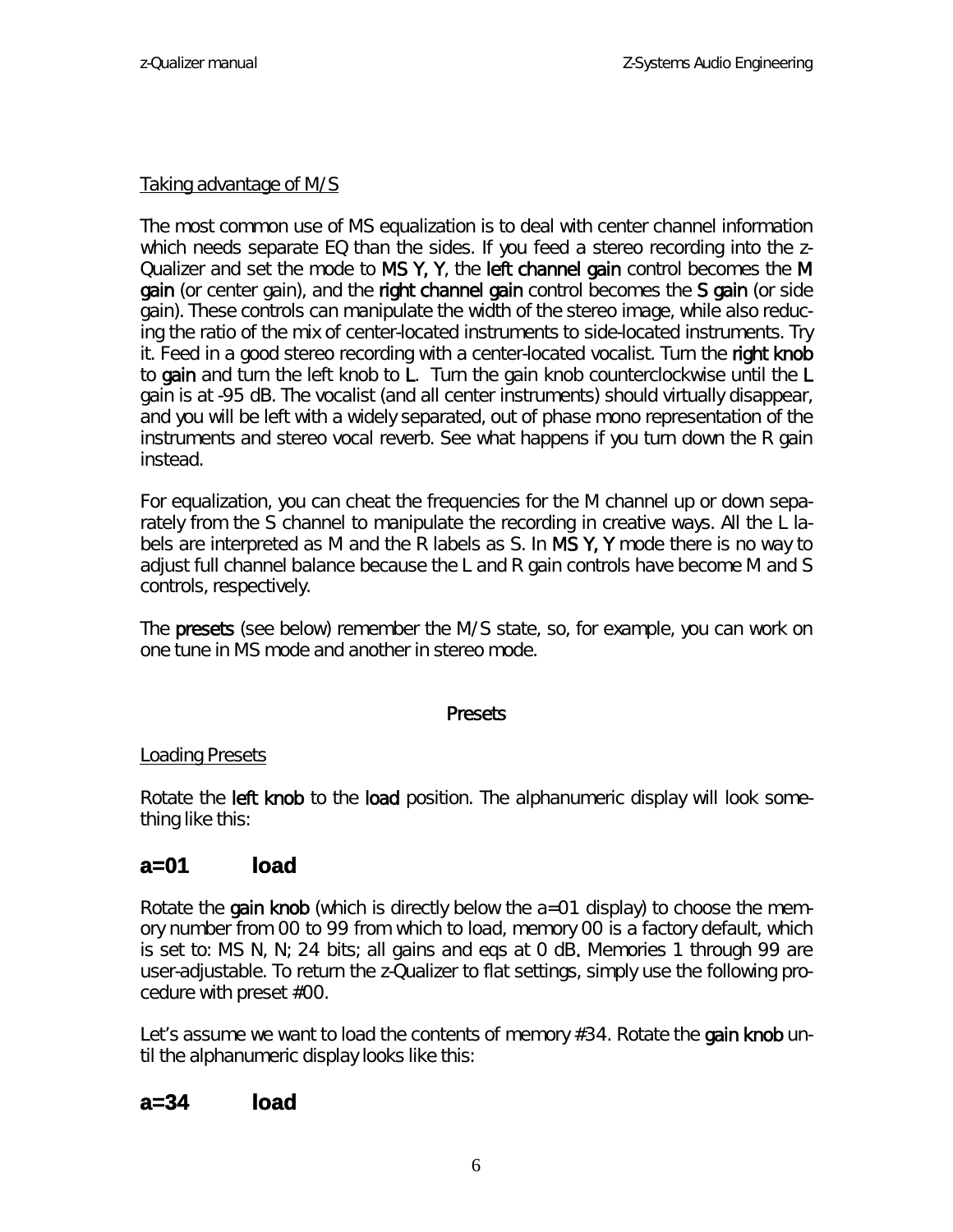Then rotate the  $Q$  knob (below the word load in the alphanumeric display). This loads memory #34 and places an arrow next to the preset number to let you know the memory has been loaded:

# **a=34< load**

It's that simple. If you change the preset number from the one that's currently loaded, the arrow disappears, indicating that you have to load again if you want this new memory. Of course, the previously loaded memory is still in the equalizer until the next **load**. Try it. It's easy and intuitive.

The **preset load** function remembers the last memory you were working on, and it will come back to that mode when you return to this screen.

#### Saving Presets

Rotate the **left knob** to the save position. The alphanumeric display will look something like this:

### **a=01 save**

You cannot save anything into **preset 00**. To save the current equalizer state into any memory, rotate the gain knob to choose the memory, then rotate the Q knob (in either direction), and the display now looks like:

### **a=01< save**

To save the current state of the equalizer into a series of memories, just increment the memories with the left knob, rotate the right knob, and repeat. This is very useful when you have been doing a job and want to neutralize a bunch of memories.

#### MIDI

#### Setting the MIDI channel

Connect the MIDI output to the input of a MIDI sequencer, and the MIDI input to the output of the sequencer. Turn the left knob to the MIDI position and the alphanumeric screen will look like this:

### **ID=02 read dump**

To change the midi channel, rotate the gain knob. The channel is preserved in nonvolatile memory at power down.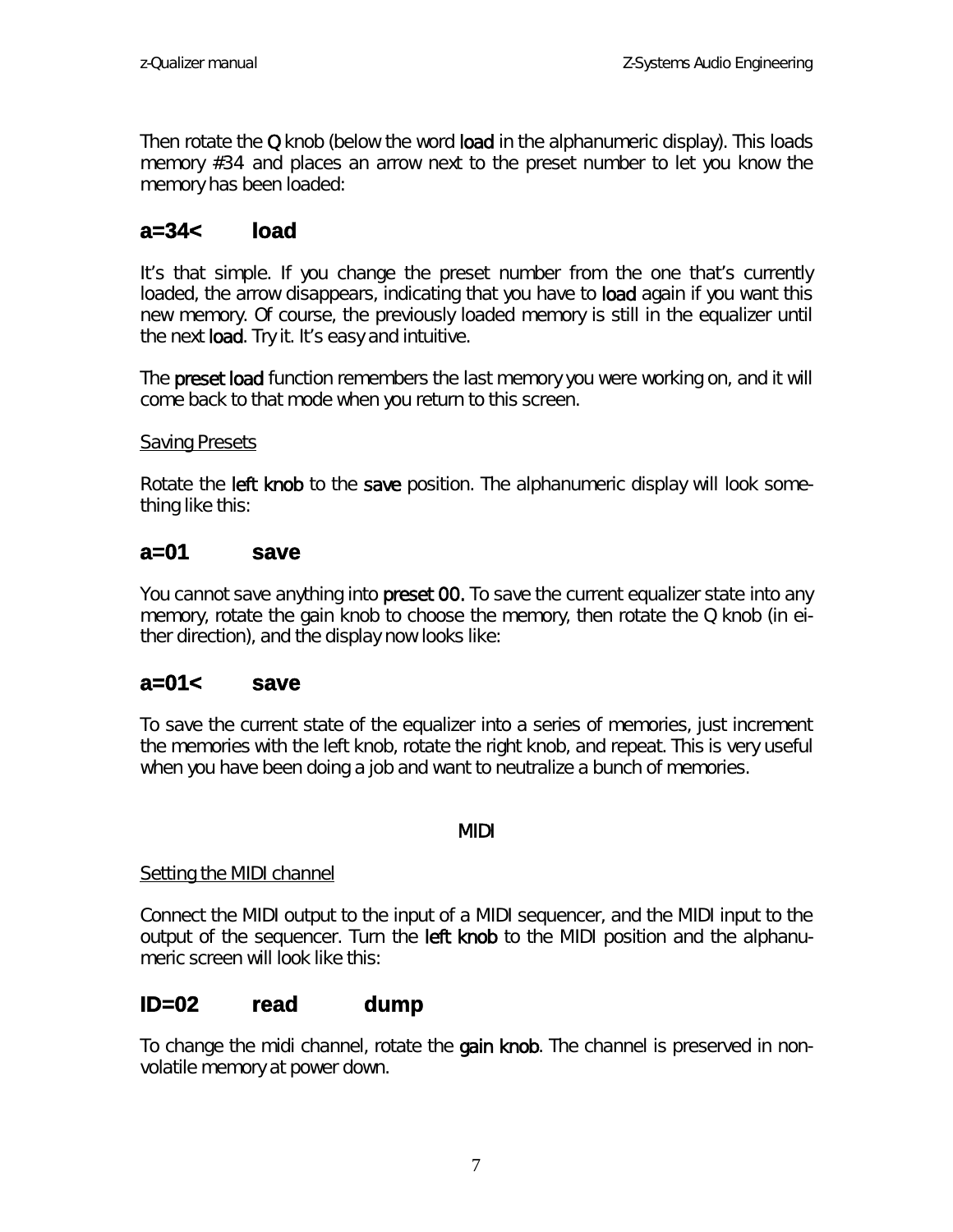#### SysEx Read

For a SysEx restore of all 99 presets from a MIDI sequencer, turn the freq knob (below the word read in the alphanumeric display) in either direction to prepare the z-Qualizer to receive SysEx data. Start your sequencer playing the sysex dump. While the dump is proceeding, the word read will change to a numerical countdown from 99 to 1 to indicate the memories which are being restored. This takes only a few seconds. When the SysEx restore is complete, the word read re-appears in the alphanumeric display.

#### SysEx Dump

For a sysex dump of all 99 presets to a MIDI sequencer, first start your MIDI sequencer recording. Then rotate the  $Q$  knob to start the dump. During the dump, the word **dump** will blink and the sequencer should indicate that it is receiving MIDI data. After all 99 memories have been sent to the sequencer, the display returns to **dump**.

#### MIDI Program Change

Connect the output of a MIDI sequencer to the MIDI in jack. Any time the z-Qualizer sees a program change whose value is from 00 through 99, it will load the corresponding memory. In the preset load mode the memory number will change to the one sent by the MIDI program change command. Any other screen will display the results of the program change.

#### **Specifications**

- Input/Output: AES/EBU (transformer-isolated, 110-ohm terminated)
- Input/Output precision: up to 24 bits
- Gain control: from -95 dB to +12 dB
- Gain resolution: 0.1 dB increments between 0 and 3 dB (gain or loss), 0.2 dB increments from 3 dB to 12 dB (gain or loss), 1 dB increments from – 12 dB to -20 dB, 2 dB increments from -20 to -50 dB, 3 dB increments from -50 to -62 dB, 4 dB increments from -62 to -70, 5 dB increments from -70 to-95 dB.
- Filter types: 4 parametric, 2 shelving
- Center frequency resolution: 1/6th octave ISO from 28 Hz to 20 kHz
- Filter gain/cut: from -95 dB to  $+$  12.0 dB with the same increments as the gain control.
- Filter bandwidths: Q=0.4, 0.5, 0.6, 0.7, 0.8, 0.9, 1.0, 1.1, 1.2, 1.3, 1.4, 1.5, 1.6, 1.7, 1.8, 1.9, 2.0, 2.5, 3.0, 4.0, 5.0, 6.0, 7.0, 8.0
- Shelf filter slopes: 6 dB/octave (first order)
- Channel separation: Effectively infinite
- Dither types: 24 bit, 20 bit, and 16 bit proprietary floating-point techniques, and 16 bit POW-r Dither (two types)